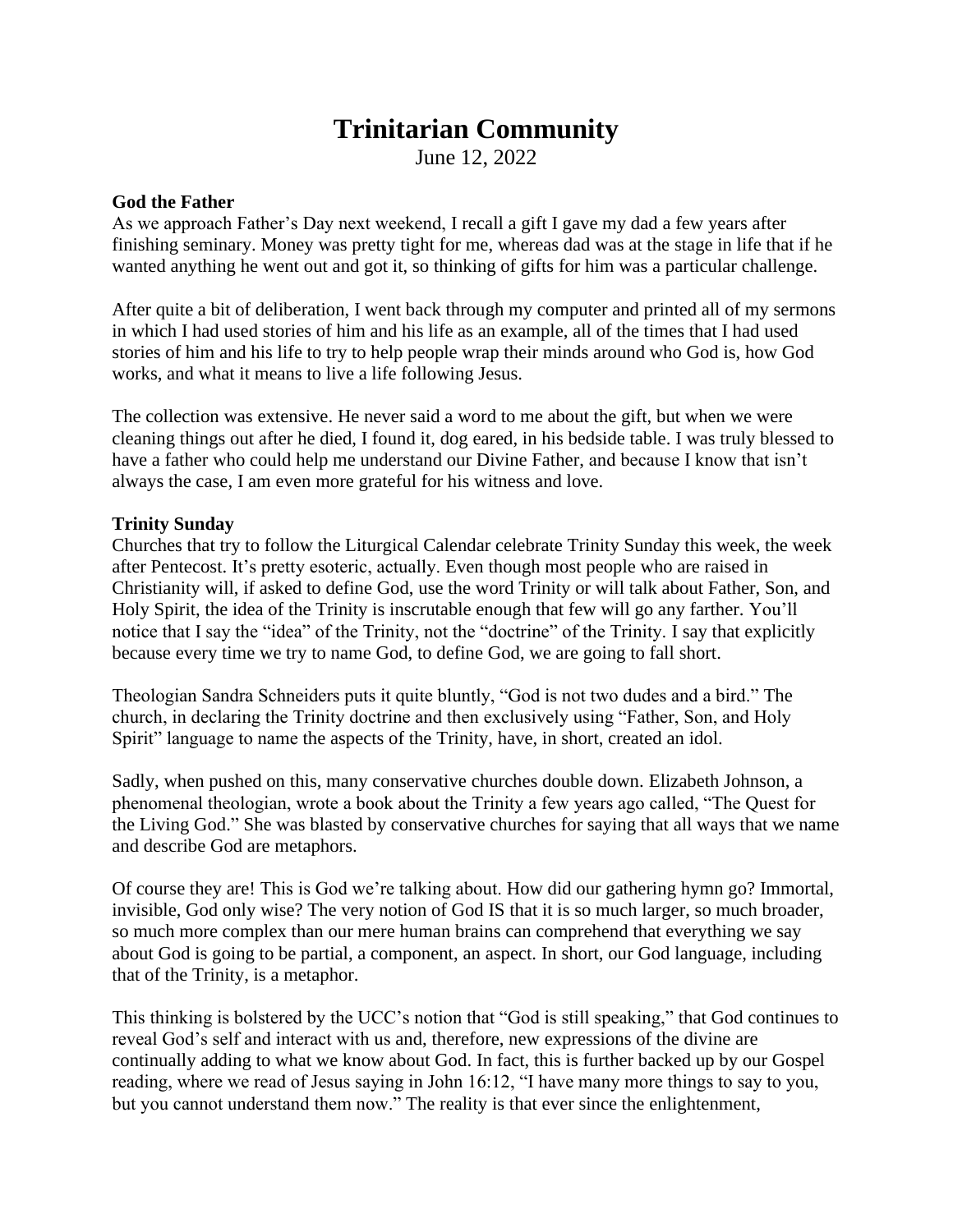Christians have treated the Trinity as a definition of God, instead of a description. While describing God as "Father, Son, and Holy Spirit" is good, doing so exclusively has left us with a handful of problems.

First, those of us who were fathered well can start to wrap our minds around God as father, but for those who were not fathered well, or whose fathers were even hurtful or worse, this image not only doesn't work, it can do harm. For some, Father means cold, callous, even abusive or absent, and naming God exclusively as father then carries those traits over to God as well.

Additionally, the exclusive use of "Father" to describe God has been central to the exclusion of women in roles in the church. I'm not only talking about churches who don't have female clergy. The exclusive use of male language to describe God trickles down into agency, basic human dignity, and how women are regarded in every other way.

### **Redeeming the Trinity**

All of this is to say that, while exclusively using "Father, Son, and Holy Spirit" to name the Divine has its problems, Trinity is still an abundantly helpful construct to help us wrap our minds around it. Once we've loosened our grip on "Father, Son, and Holy Spirit" as definitions of God, we can explore other metaphors within Trinity.

Let's try Creator, Redeemer, Sanctifier. This is one that I use very often in baptism. Instead of using gender language, it names three core actions of the divine: God is our Creator – exists beyond time, is the source of all that is and all that ever will be. God is our Redeemer – remember, to "redeem" is to bring back, to return, so God as Redeemer is the function of God who helps us to come back, come back home, come back to who we are created to be, come back from the ways we have strayed, from our faults, our sins, wayward ways. And God as our Sanctifier blesses us, giving us energy and divine wisdom and courage.

Or, how about thinking of Trinity as "What was, what is, and what will be"? Or as the sun, sunshine, and the energy that sunshine manifests in plants and in us? I'll never forget the first time I heard this concept of the Trinity. It made so much sense to me – God as the source being the sun, God on earth in and amongst us as the rays, God which infuses us and animates us as energy.

# **Conclusion**

Friends, as we try to wrap our minds around the concept of Trinity, it's wise to remember that talk of God is all image, all metaphor, all "through a glass darkly." Some of the brightest minds in human history have spent their entire lives trying to wrap themselves around the ultimate reality of God. How do the aspects of the Trinity interact? Is one before the others? Is one superior or are they co-equal? If these questions are your thing, I can recommend a couple of really fine books on the subject.

Friends, as we celebrate Trinity Sunday, we remember that, while the way we name God has ramifications, it will always be inadequate. In all, this truth remains: God invites us to love other human beings in the same way that we are loved by God – that is, by loving our neighbors as our very selves. This practice came out loud and clear in this church this past week, as we've worked